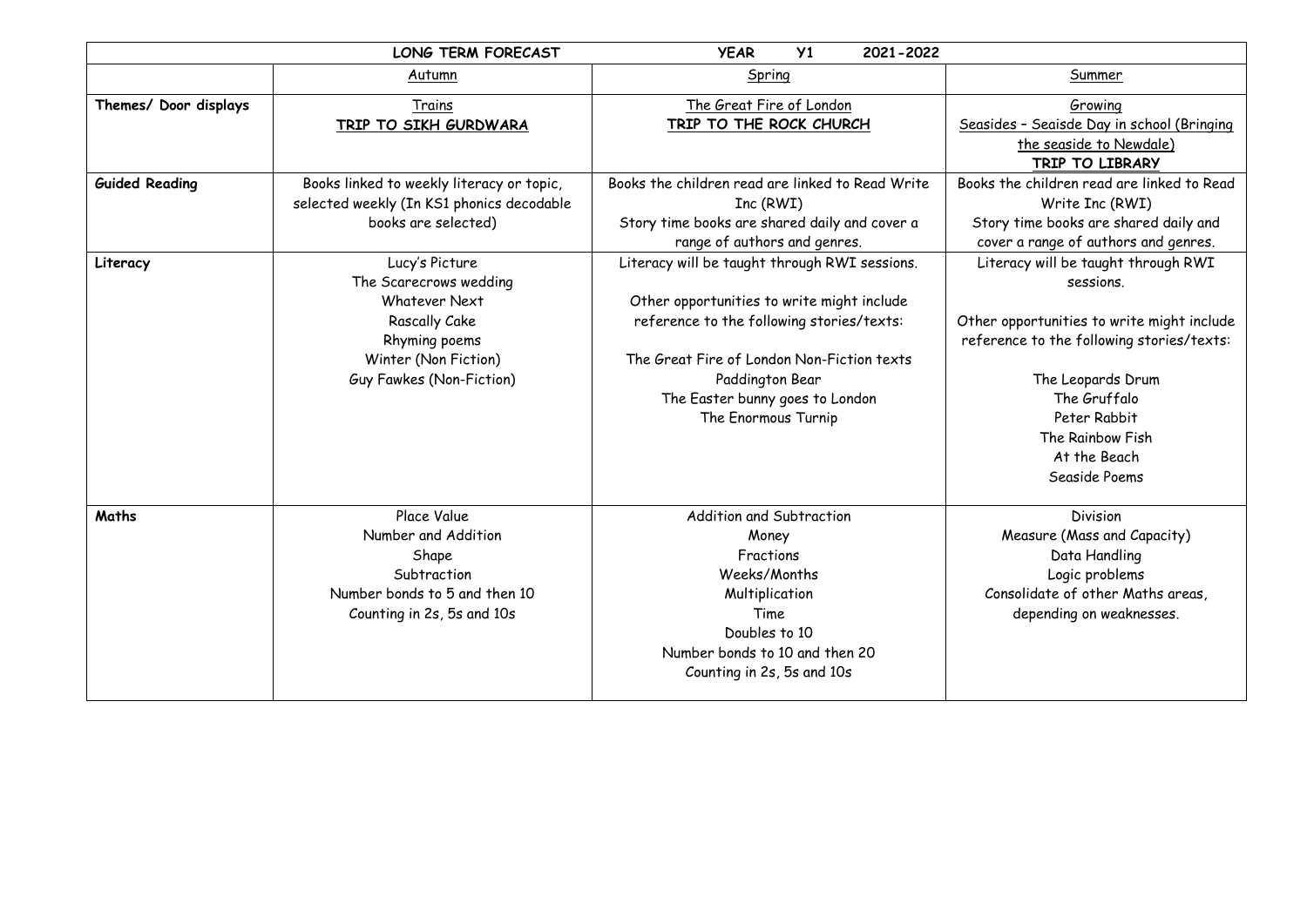| <b>SCIENCE</b>            | Animals inc humans                                                                    | Materials                                          | Seasonal Changes                             |
|---------------------------|---------------------------------------------------------------------------------------|----------------------------------------------------|----------------------------------------------|
| Working                   | Identification                                                                        | Properties                                         | How does the temperature change during a     |
| Scientifically            | Herbivores, carnivores, omnivores.                                                    | Which bag is most waterproof or strongest?         | week, month, and term?                       |
|                           | Classifying different types ofanimals.                                                | What material is most                              | Plants                                       |
|                           | Can we taste when we can't smell?                                                     | hard/soft/stretchy/stiff/shiny/dull/rough/smooth   | Identify plants                              |
|                           | The five senses - what they are what they do.                                         | or bendy?                                          | Where do plants grow in the school           |
|                           |                                                                                       |                                                    | qrounds?                                     |
|                           |                                                                                       |                                                    | Do all plants have roots, stem/ trunk,       |
|                           |                                                                                       |                                                    | leaves, flowers?                             |
|                           |                                                                                       |                                                    | What types of plants/trees are there in      |
|                           |                                                                                       |                                                    | the school/ park?                            |
|                           |                                                                                       |                                                    | What grows first the root or the stem?       |
| <b>GEOGRAPHY</b>          | (Double History unit)                                                                 | What makes the United Kingdom united?              | Weather patterns of the world                |
| (Humans and Physical      |                                                                                       | Knowing that Newdale School is in Telford and      | What's the weather like where we live?       |
| features to be covered in |                                                                                       | locating Telford on a map. Looking at the four     | What's the weather like around the world?    |
| each unit)                |                                                                                       | countries in the UK and their capital cities.      | (Human and Physical features)                |
|                           |                                                                                       | Comparing the Welsh coastline to inner city        |                                              |
|                           |                                                                                       | London. Looking at the characteristics of each     | Seaside                                      |
|                           |                                                                                       | capital city, the flags for each country and where | Children will learn physical characteristics |
|                           |                                                                                       | they are all situated on a map. Referring to 4     | of a beach, including cliff, coast, sea,     |
|                           |                                                                                       | compass points.                                    | mountain, ocean, river.                      |
| <b>HISTORY</b>            |                                                                                       | Great Fire of London                               |                                              |
|                           | Our High Street                                                                       | Looking at what caused the Great Fire and what     | (Double Geography unit)                      |
|                           | Looking at how the local high street has<br>changed over time. Comparing Telford Town | damaged was done. Also how the fire changed        |                                              |
|                           | Centre from 1970 to now. Comparing                                                    | London and made it a better place. The             |                                              |
|                           | Oakengates high street from 1950 to now.                                              | introduction of the fire service.                  |                                              |
|                           |                                                                                       |                                                    |                                              |
|                           | George Stephenson                                                                     |                                                    |                                              |
|                           | Looking at the life of George Stephenson and                                          |                                                    |                                              |
|                           | why he is a significant person. 'Father of the                                        |                                                    |                                              |
|                           | Railways' and looking at what machines he                                             |                                                    |                                              |
|                           | invented, including 'The Rocket'.                                                     |                                                    |                                              |
| D&T                       | <b>Puppets (Textiles)</b>                                                             | Vehicles (Fire Engine to link with Great Fire of   | <b>Healthy Sandwiches</b>                    |
|                           | (Science - Materials)                                                                 | London)                                            | (Cooking and Nutrition)                      |